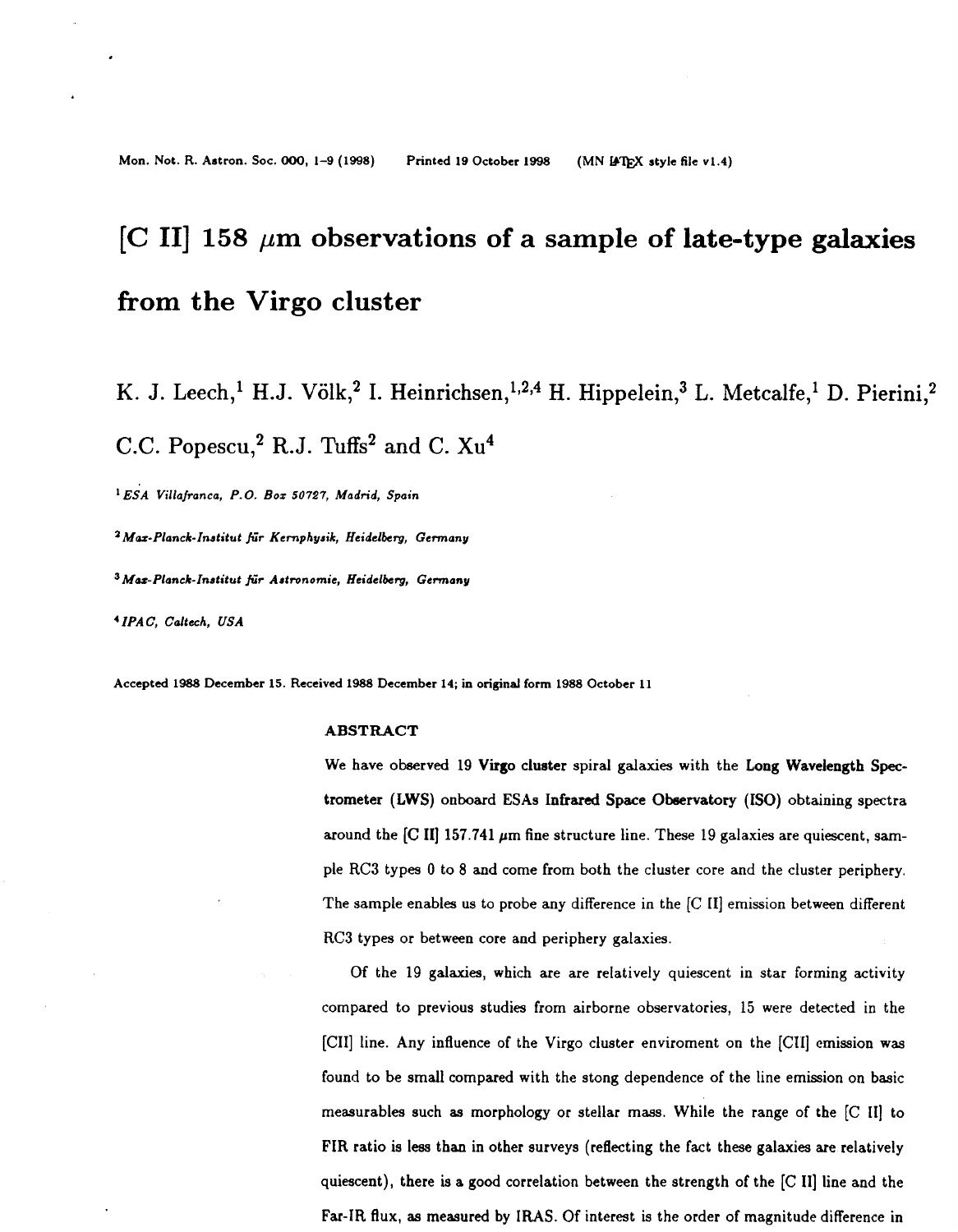# <span id="page-1-0"></span>**2** *K. J. Leech et ai.*

# **1 INTRODUCTION**

**The IS0 ((Kessler et** *al.* **(1996))) Guaranteed Time programme VIRGO, (Volk et** *al.* **in prep), is a study of a complete volumelimited, unbiased sample of spiral, irregular and BCD galaxies from the Virgo cluster, selected from the Virgo Cluster Catalogue (VCC) of (Binggeli et** *a/.* **(1985)),**  as **described** in **(Boselli et** *al.* **(1997)). The selection criteria**  used **to define this sample will be discussed in (Volk et** *al.*  in prep). While the VIRGO proposal is primarily photomet**ric, we wished to observe many of these galaxies spectroscopically. Various constraints limited observations to the**  *[C* **111 157.741 pm cooling line. This line should probe photodissociation regions** *(6.* **(Stacey et** *al.* **(1991))) associated with massive star formation, and** also **the** diffuse **components of the Interstellar Medium (e.g. (Nakagawa et** *al.* **(1998))). It has been observed not only in "compact" regions of the Galaxy like HI1 regions,** OB **associations, reflection nebulae, and planetary nebulae, but** also **in** "diffuse" **regions,** as **well**  as **for for entire galaxies.** *[C* **11] emission is thought to be the most important gas cooling process in late type galaxies, balancing the photoelectric heating from grains.** 

**While** in **field galaxies the** *[C* 111 **line** has **a luminos**ity of the order of  $10^{-3}$  to  $10^{-2}$  that of the total FIR flux **of a galaxy (e.g. (Malhotra et** *al.* **(1997))), the Virgo sample** - **even the top end of the luminosity range observed is** less **active in star forming activity that the field sample of (Malhotra** *et al.* **(1997)). Indeed the need to get a deep**  sample embracing quiescent galaxies was the fundamental **motivation for** observing *Virgo* **galaxies.** 

**At the distance of the Virgo cluster (taken to be 15** 

**covers and area of approximately 7 kpc in diameter** - **op tical images of the Virgo galaxies by (Sandage, Binggeli** & Tammann (1985)) indicate that the LWS beam covers out **to the observed spiral arms. The extended [C 11] emission detected at this distance in NGC 6946 by (Madden et** *al.*  **(1993)) accounted for 70% of the total [C 111 emission. Ob servation of Vigo galaxies with LWS will therefore detect not only [C** III **emission from the dense nucleus but,** assum**ing Virgo gdaxies are similar to NGC 6946,** will **primarily**  sample the [C II] emission from diffuse regions in and be**tween the spiral arms.** 

**The prime reasons for** *choosing* **the sample from the Virgo cluster for this detection survey was the high level of completeness of the VCC, (to B-T 18), and because at the distance to the cluster the typical angular sizes of the IR emitting regions are well matched to the angular resolution of ISO. Nevertheless, the question** as **to whether there was any difference between the conditions** in **the core of the Virgo cluster and its periphery was** also **of interest.** 

**This paper presents a preliminary reduction, analysis**  and discussion of the [C II] data. Five VCC galaxies ob**served around the** *[C* **It] line by (Smith** & **Madden (1997)) are combined to produce a slightly larger sample. A further**  paper, ((Pierini *et al.* (1998))), discusses the [C II] data in **more detail and its relation to other measures of the starforming activity.** 

# **2 SAMPLE SELECTION AND OBSERVATIONS**

**A subsample of Virgo galaxies, bright enough to be observed**  with the Long Wavelength Spectrometer *(LWS)*, *(Clegg et*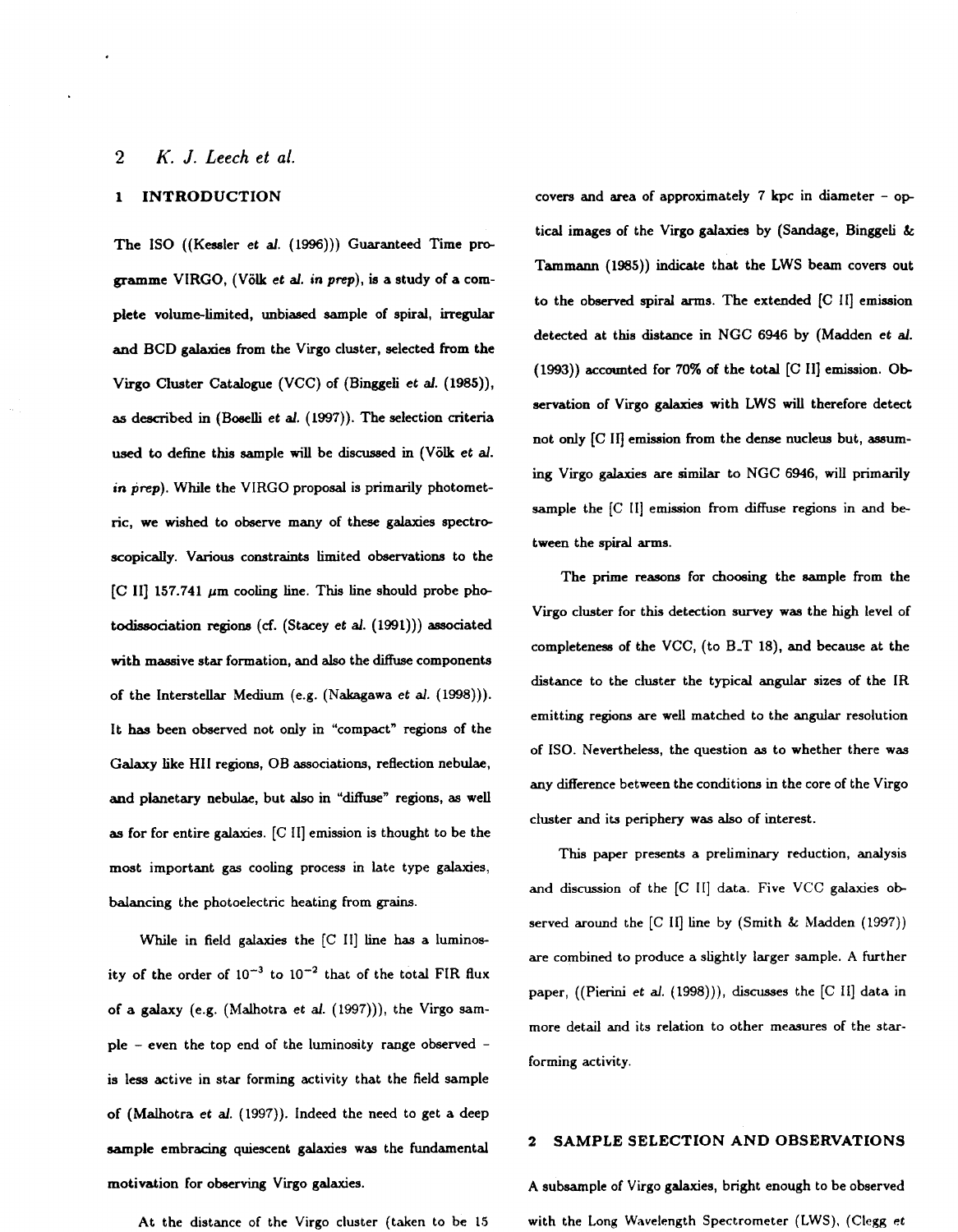<span id="page-2-0"></span>**of the** [C **111 tine (based on the integrated Blue magnitude), the sensitivity of LWS and the time available. VCC core**  galaxies with an integrated blue magnitude,  $Bt$ ,  $\leq 12.6$  and **periphery galaxies with Bt** *5* **12.0 were selected. Core galaxies were defined to be those within 2 degrees of M87 and [periphery galaxies defined to](#page-3-0)** be **thoee more than 4 degreea from the position of maximum** *galaxy* **surface density, and**  these criteria are discussed in (Boselli et al. (1997)). The dif**ferent magnitude limits were** *chosen* **to select approximately equal numbers of core and periphery galaxies and resulted**  in **12 core galaxies and 11 paiphay** *galaxies* **being selected. Of these 23 galaxies, four (3 core and 1 periphery) could not**  be observed as they were part of another programme, and **one (faint) core galaxy could not be observed due to time constraints.** 

**One other optically faint core galaxy, VCC 1326, was**  observed to serve as a cross-calibration target between **the LWS measurements and the ISOPHOT ((Lemke et** *d.*  **(1996))) measurements of the larger VIRGO programme. VCC 1326** is **in some respects** an **atypical VCC galaxy** a **it is faint in the optical and yet was selected to be bright in the IR** *so* **as to be detected by LWS and PHOT. It provides a useful photometric comparison between the LWS measurements and the PHOT measurements of (Volk et** *d.* **in prep).** 

**[Information on all these](#page-0-0)** galaxies **is given in Table 1, together with the positions of sky background reference fields (denoted VBACK** in **the following tables and figures) to**  *check* **for foreground** [C **It] emission from the Milky Way.** 

**[The observing log is given](#page-1-0)** in **Table 2. All observations**  carried out were standard grating range scans (AOT 2's),

| Target           | Date     | Observation |
|------------------|----------|-------------|
|                  | Observed | set         |
| <b>VCC 66</b>    | 12 July  | 8           |
| <b>VCC 92</b>    | 9 July   | 1           |
| <b>VCC 460</b>   | 8 July   | $\mathbf 2$ |
| <b>VCC 857</b>   | 8 July   | $\mathbf 2$ |
| <b>VCC 873</b>   | 4 July   | 4           |
| VCC 1003         | 5 July   | 5           |
| <b>VCC 1043</b>  | 5 July   | 4           |
| <b>VCC 1110</b>  | 8 July   | $\mathbf 2$ |
| <b>VCC 1158</b>  | 4 July   | 4           |
| <b>VCC 1253</b>  | 4 July   | 4           |
| <b>VCC 1326</b>  | 5 July   | 5           |
| VCC 1412         | 5 July   | 5           |
| <b>VCC 1690</b>  | 5 July   | 4           |
| VCC 1727         | 15 July  | 6           |
| VCC 1813         | 15 July  | 6           |
| <b>VCC 1869</b>  | 15 July  | 6           |
| VCC 1972         | 15 July  | 6           |
| <b>VCC 1987</b>  | 30 June  | 3           |
| <b>VCC 2070</b>  | 15 July  | 7           |
| <b>VBACK01</b>   | 9 July   | 1           |
| <b>VBACK03</b>   | 12 July  | 8           |
| <b>VBACK04</b>   | 8 July   | $\mathbf 2$ |
| <b>VBACK12_1</b> | 15 July  | 6           |
| <b>VBACK12_2</b> | 15 July  | 7           |
| <b>VBACK13</b>   | 30 June  | 3           |

**[Table](#page-1-0)** *2.* **Observing** *log.* 

**ies** in **sequence (in IS0 terminology, the observations were concatenated), with one sky background position** used **for**  *each* **set. The observation set number is indicated in the ta**ble. All observations were made between  $30<sup>th</sup>$  June and  $15<sup>th</sup>$ **July 1996 with no problems reported.** 

# **3 DATA REDUCTION AND RESULTS**

**The Auto Analysis Results from Off-Line Processing (OLP) version 6 were processed further using the IS0 Spectral Analysis Package ([SAP) by: reading data in; discarding**  bad **[LWS data points; averaging scans for detector 8](#page-7-0) (the**  one covering the  $158 \mu m$  region); and finally fitting continua **and gaussians to any tines seen in the data to obtain flux**  and **central wavelength.**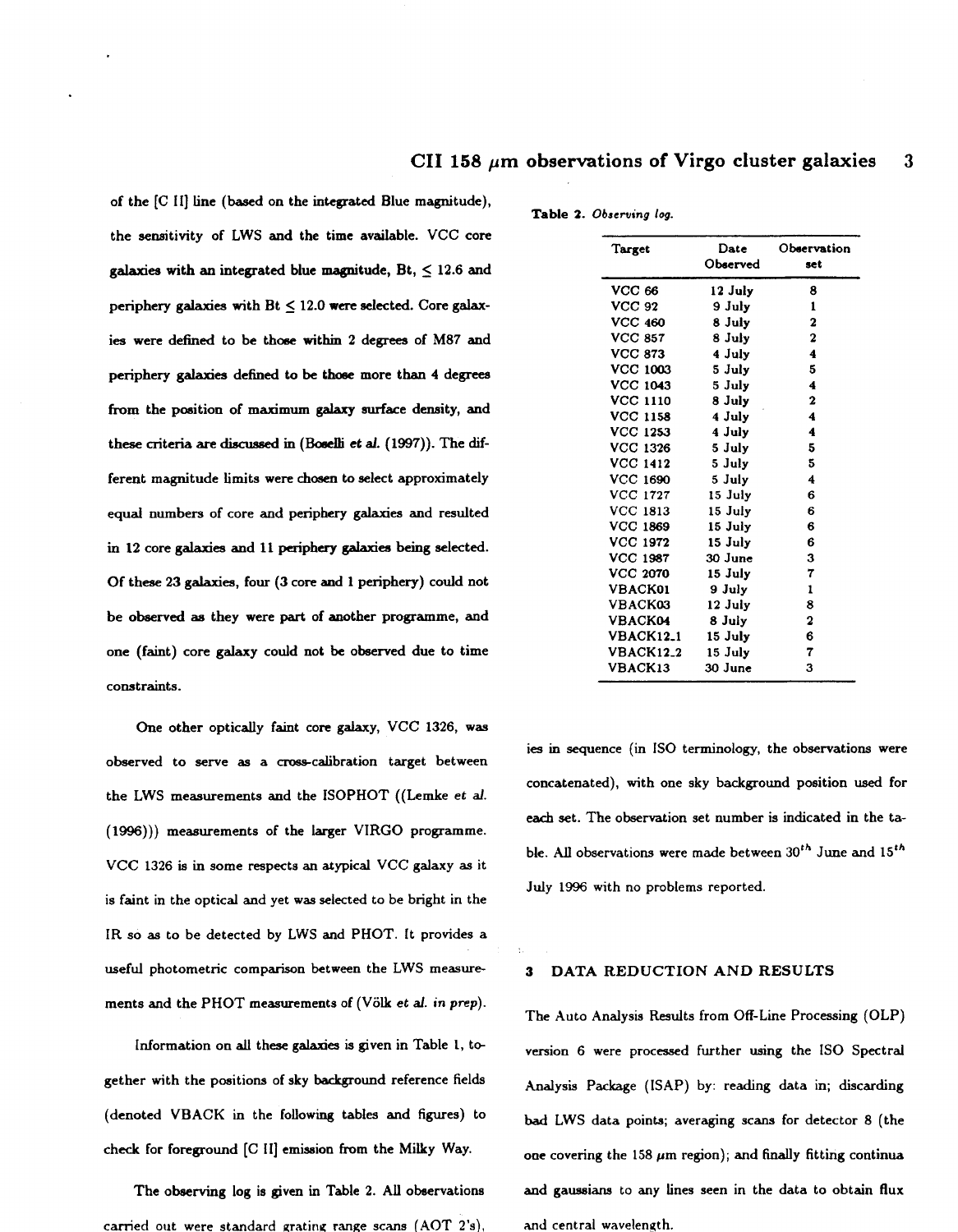# <span id="page-3-0"></span>**4** *K. J. Leech et ai.*

| Target                      | Alternate<br>name | RA (J2000) | DEC (J2000) | Core or<br>Periphery | $60 \mu m$<br>flux $(\mathbf{J}\mathbf{y})$ | $100 \mu m$<br>flux $(\mathbf{J}\mathbf{y})$ | $B_T$ |
|-----------------------------|-------------------|------------|-------------|----------------------|---------------------------------------------|----------------------------------------------|-------|
| <b>VCC 66</b>               | <b>NGC 4178</b>   | 12 12 46.9 | 10 52 07.0  | P                    | 2.8                                         | 9.0                                          | 11.9  |
| <b>VCC 92</b>               | NGC 4192, M98     | 12 13 48.4 | 14 54 07.2  | P                    | 6.5                                         | 21.5                                         | 10.9  |
| <b>VCC 460</b>              | <b>NGC 4293</b>   | 12 21 13.2 | 18 23 03.6  | P                    | 4.6                                         | 10.6                                         | 11.2  |
| <b>VCC 857</b>              | <b>NGC 4394</b>   | 12 25 56.0 | 18 12 47.6  | P                    | 1.0                                         | 4.3                                          | 11.8  |
| <b>VCC 873</b>              | <b>NGC 4402</b>   | 12 26 06.8 | 13 06 47.6  | C                    | 5.4                                         | 17.4                                         | 12.6  |
| <b>VCC 1003</b>             | <b>NGC 4429</b>   | 12 27 26.2 | 11 06 30.3  | С                    | 1.4                                         | 4.3                                          | 11.1  |
| <b>VCC 1043</b>             | <b>NGC 4438</b>   | 12 27 45.7 | 13 00 30.4  | $\mathbf C$          | 3.7                                         | 13.1                                         | 10.9  |
| <b>VCC 1110</b>             | <b>NGC 4450</b>   | 12 28 29.5 | 17 05 06.8  | P                    | 1.4                                         | 7.6                                          | 10.9  |
| <b>VCC 1158</b>             | <b>NGC 4461</b>   | 12 29 03.0 | 13 11 07.1  | C                    | < 0.2                                       | < 0.8                                        | 12.1  |
| <b>VCC 1253</b>             | <b>NGC 4477</b>   | 12 30 02.9 | 13 38 07.7  | С                    | 0.5                                         | 1.0                                          | 11.3  |
| <b>VCC 1326</b>             | <b>NGC 4491</b>   | 12 30 57.2 | 11 29 02.1  | C                    | 2.8                                         | 3.3                                          | 13.4  |
| <b>VCC 1412</b>             | <b>NGC 4503</b>   | 12 32 05.5 | 11 10 38.8  | C                    | < 0.2                                       | 1.0                                          | 12.1  |
| <b>VCC 1690</b>             | NGC 4569, M90     | 12 36 49.9 | 13 09 53.8  | C                    | 8.8                                         | 25.0                                         | 10.2  |
| <b>VCC 1727</b>             | <b>NGC 4579</b>   | 12 37 43.5 | 11 49 06.4  | C                    | 4.9                                         | 19.6                                         | 10.6  |
| <b>VCC 1813</b>             | <b>NGC 4596</b>   | 12 39 56.3 | 10 10 38.0  | $\mathbf P$          | 0.4                                         | 1.0                                          | 11.5  |
| <b>VCC 1869</b>             | <b>NGC 4608</b>   | 12 41 13.6 | 10 09 14.9  | P                    | < 0.2                                       | < 0.5                                        | 12.0  |
| <b>VCC 1972</b>             | <b>NGC 4647</b>   | 12 43 32.4 | 11 34 46.7  | $\mathbf P$          | 4.9                                         | 15.9                                         | 12.0  |
| <b>VCC 1987</b>             | <b>NGC 4654</b>   | 12 43 57.2 | 13 07 35.1  | $\mathbf P$          | 13.4                                        | 33.4                                         | 11.1  |
| <b>VCC 2070</b>             | <b>NGC 4698</b>   | 12 48 23.2 | 8 29 14.9   | $\mathbf P$          | ${<}0.2$                                    | 1.6                                          | 11.5  |
| <b>VBACK01</b>              |                   | 12 13 30.9 | 15 30 47.2  |                      |                                             |                                              |       |
| VBACK03                     |                   | 12 13 52.4 | 8 29 1 2.2  |                      |                                             |                                              |       |
| VBACK04                     |                   | 12 25 05.9 | 17 43 52.1  |                      |                                             |                                              |       |
| <b>VBACK12_1</b>            |                   | 12 43 08.5 | 9 47 34.4   |                      |                                             |                                              |       |
| <b>VBACK12<sub>-2</sub></b> |                   | 12 43 08.5 | 9 47 34.4   |                      |                                             |                                              |       |
| VBACK13                     |                   | 12 48 14.5 | 12 58 38.7  |                      |                                             |                                              |       |

Table 1. Sample galaxies and positions of selected reference fields.

**six** background positions **used,** five had no detectable emission at galactic [C 11] wavelengths and one was repointed to VCC **873** (confirming the line flux and wavelength for that galaxy). In several **galaxy** observations (e.g. VCC **1110)**  galactic [C **111** emission was observed, and in **all** such cases was measured and noted. In only one case do we think there may be confusion between emission **from** galactic [C **[I]** and the target Virgo galaxy (VCC **1326)** - this is discussed later.

The [C **111** tine wavelength region for **all** galaxies are shown in **figures 1** to **5,** and background positions are shown in *figures 6* **and 7. A** few of the observations suffer **from**  memory effects and/or ghtches that cause the first few **shortwavelength datapoints to be systematically lower than the**  line or continuum fluxes. In **all cases** the baselines are arbi[trary, but can be derived](#page-2-0) **from** Table **3.** 

Line fluxes, central wavelengths and continuum fluxes are given in Table **3.** In **cases** where no tine **was** present the strongest feature in the spectral region **was** taken to be the upper limit of detectability. In Table 3 the errors quoted for the lines and continuum are statistical and do not include any errors due to, e.g., memory effects or flux calibration errors. **A** better guide to the errors can be obtained by comparing the two observations **of** VCC **873.** The line fluxes agree **to** high nrecision whereas the continuum fluxes differ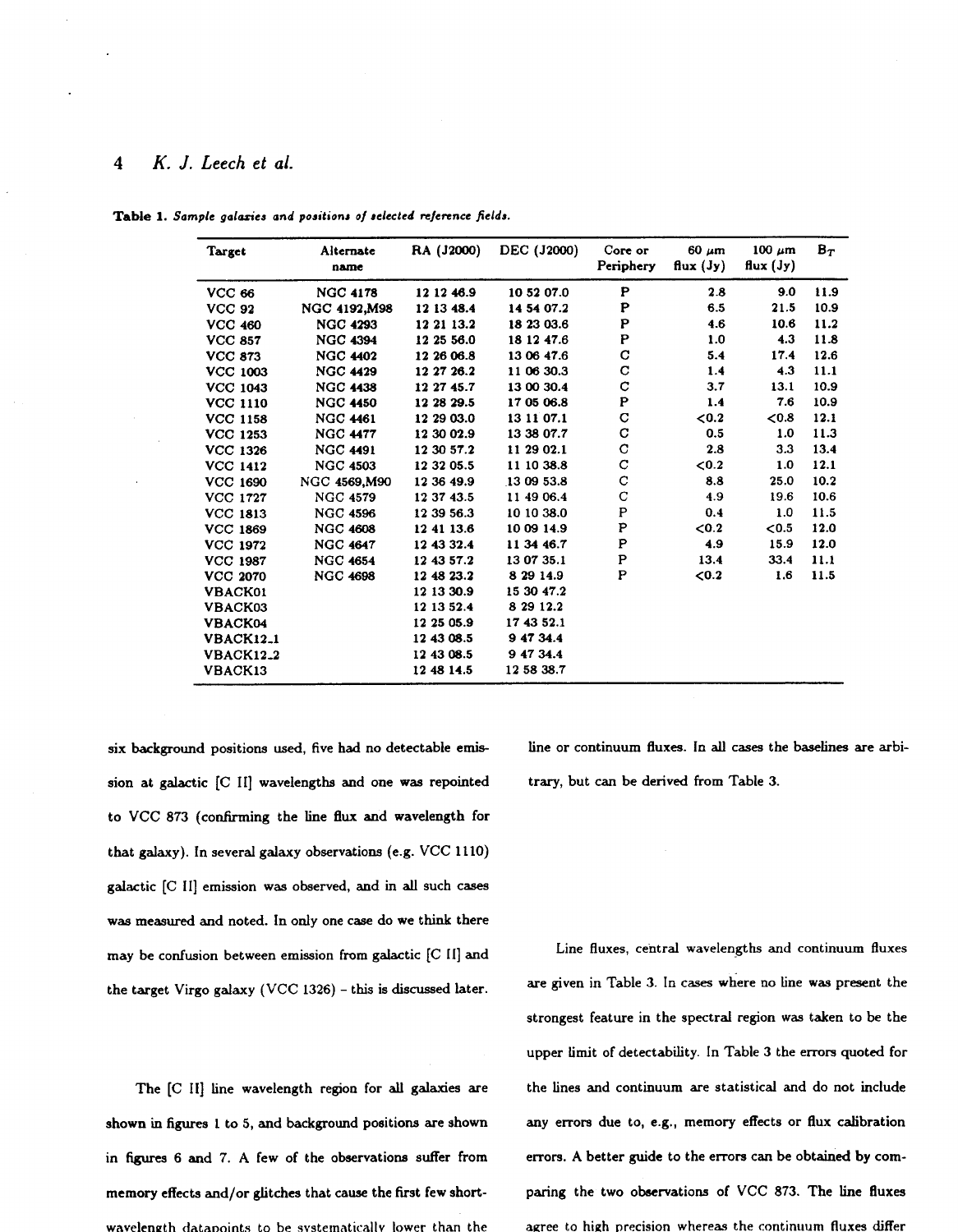<span id="page-4-0"></span>

# CII 158  $\mu$ m observations of Virgo cluster galaxies 5

**Figure 1.** Virgo **galaxy set 1** 

**Table 4.** *Calaries observed added to this* **sample** 

| Target<br>name  | Alternate<br>name | $B_T$ | $[C \, II]$ Line<br>flux<br>W/cm <sup>2</sup> | L(FIR)<br>L۵        |
|-----------------|-------------------|-------|-----------------------------------------------|---------------------|
| <b>VCC 89</b>   | <b>NGC 4189</b>   | 12.1  | $9.1 \pm 0.8 \times 10^{-20}$                 | $2.7 \times 10^{9}$ |
| <b>VCC 187</b>  | <b>NGC 4222</b>   | 12.7  | $4.5 \pm 0.9 \times 10^{-20}$                 | $9.0 \times 10^{8}$ |
| <b>VCC 465</b>  | <b>NGC 4294</b>   | 11.8  | $8.4 \pm 0.9 \times 10^{-20}$                 | $1.9\times10^9$     |
| <b>VCC 491</b>  | <b>NGC 4299</b>   | 12.7  | $6.8 \pm 0.9 \times 10^{-20}$                 | $1.7\times10^9$     |
| <b>VCC 1516</b> | <b>NGC 4522</b>   | 12.0  | $8.1 \pm 0.9 \times 10^{-20}$                 | $1.3 \times 10^9$   |

# **4 DISCUSSION**

To **this sample of 19 galaxies we can also add the five galaxies observed by (Smith** & **Madden (1997)), a summary of the important information being given in Table 4.** 

**Figure 9 shows the relation between the [C 11] flux and**   $FIR$   $A_{\text{UV}}$   $f_{\text{num}}$   $IPAS$  *monouraments given* by

*et al.* **(1988))). Despite the spatial mis-match between the**  LWS *80* arcsec **diameter circular aperture and the larger IRAS square apertures, there is a good correlation between these observed quantities despite the approximately two orders of magnitude range** in **both observable quantities.** 

> \* L

[Figure](#page-5-0) 8 shows the [C II] to FIR ratio against the **dust temperature, as meaured by the ratio of the IRAS**  flux densities at  $60$  and  $100 \mu m$ . When detected, the [C **111 to FIR ratio ranges from 0.1% to 0.5%. This covers the ranges expected for compact murces** *(O.2%),* **such aa** ac**tive star-forming regions, to the** diffuse **component on the ISM** *(0.6%),* **(Nakagawa** *et al.* **(1998)). Galaxies observed by**   $(St_{0.000} + a)$  (1991) cover the range  $0.15 - 0.6\%$  and in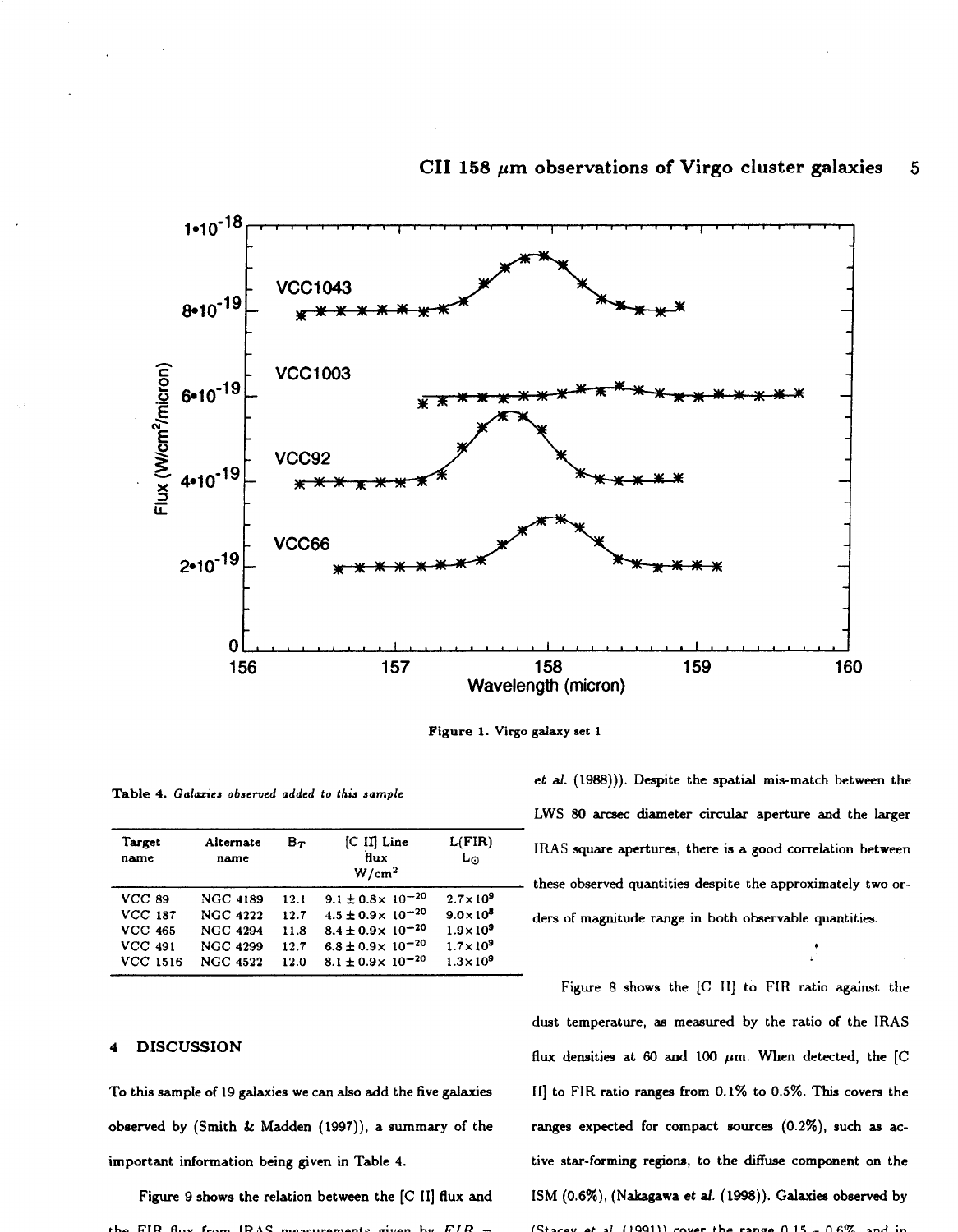<span id="page-5-0"></span>*6 K. J. Leech et* **al.** 



Figure 2. Virgo galaxy set 2

**-Inn** 



**Figure 8. [C IU/FIR ratio against dust temperature, indicated**  by 60/100  $\mu$ m ratio. Error bars and upper limits are marked. Core **galaxies are marked by** *I\*',* **periphery by '+I.** 

**terest** in **this plot** *are* **two galaxies with** @/lo0 > **0.5 with** 

# apparently anomalously low [C II]/FIR ratios.

IC III/FIR  $VCT$  $60/100$  ratio of  $0.85$ 

**the range of** observed **values** in **(Malhotra et** *al.* **(1997)). It**  is the faintest galaxy in our sample, with a  $B_T$  magnitude **of 13.4. Interestingly, it has enhanced X-ray emission with respect to the hot lntracluster Medium** ((Ohashi *k* **Kikuchi (1997))). There is the possibility that the [C** 111 **emission from VCC 1326 is confused with that from galactic foreground emission, making the** [C **II]/FIR ratio even lower.**  The expected [C II] emission wavelength of 157.92  $\mu$ mis very **close to that of galactic emission. While the strength of the**  emission,  $1.2 \times 10^{-20}$  W cm<sup>-2</sup>, is only just greater than **one background measurement (that of** VCC **1972), is several times that the average background and we therefore do not expect it to be heavily contaminated by galactic emis-**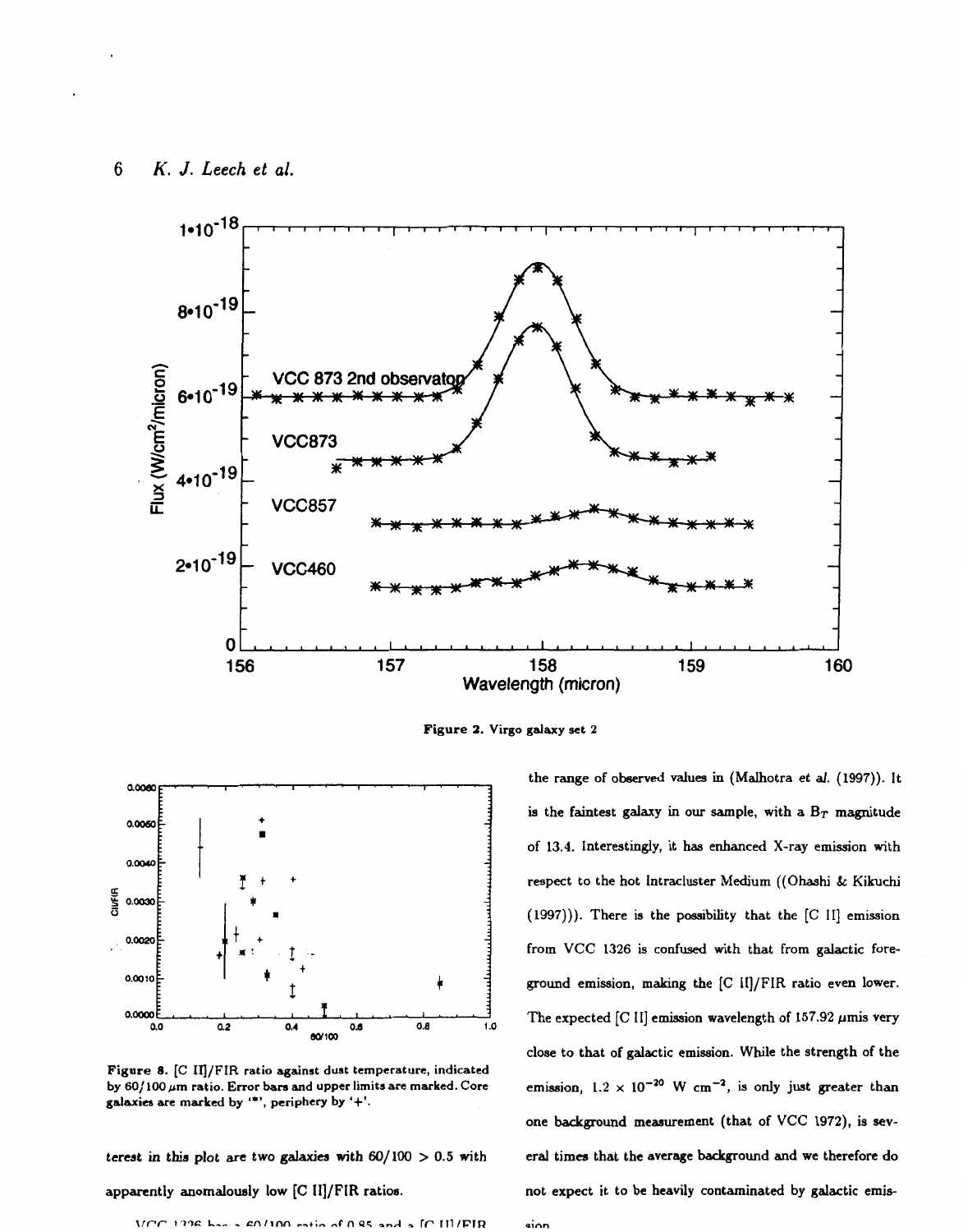<span id="page-6-0"></span>



detection. This gives it a very low [C II]/FIR ratio, plac**ing it outside the normal galaxy region of (Malhotra** *et d.*  **(1997)). The optical spectrum of this galaxy given** in (Ho **et**  *al.* **(1988)) show it to be a normal starburst galaxy, and its IR fluxes or B magnitude** *(see* **Table 1)** *are* **normal. However,**  it shows an asymetric inner region in the K/-band image of **Boselli et al. (1997).** 

**The [C 111 to FIR ratio for these galaxies lies** in **the**  range  $\approx 0.001$  to 0.005 when detected, and for one galaxy **an upper limit of 0.0005 can be determined. This range is not unusual, ae galaxies observed by (Stacey et** *d.* **(1991)) covered the range 0.0015** - *0.006,* **and in NGC 5713 the ratio**  is 0.007, but the upper limit is very low. **show** an overall linear correlation between [C II] and dust



Figure 9. [C II] flux against FIR flux. Error bars are marked in **the vertical, where they** *an* **larger than the symbolsize, and upper**  limits are marked. Core galaxies are marked by '\*', periphery by **I+'.**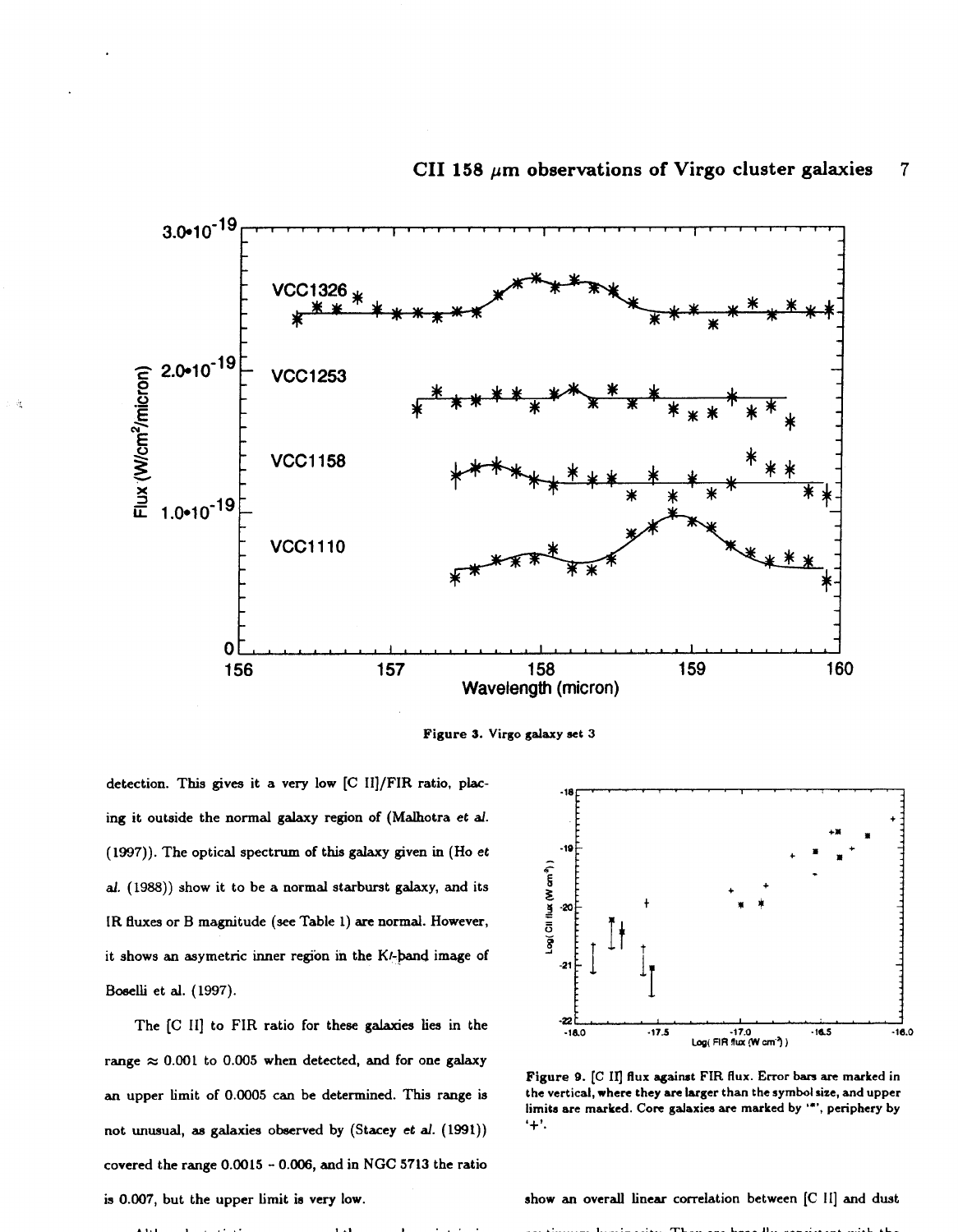# <span id="page-7-0"></span>**8** *K. J. Leech et al.*



**Figure 4. Virgo** *galaxy* **set 4** 

**by (Smith** & **Madden (1997)).** Galaxies **which ave higher 5 CONCLUSION continuum and line brightnesses tend to have later Hubble types. This** is **consistent with the increase** in **star formation activity with increasing lateness** , **e.g. (Kennicutt** *et al.*  **(1994)). The tendency for the correlation to flatten off with increasing brightness,** as **observed by (Stacey et** *al.* **(1991)) for a sample embracing starburst and ultraluminous galaxies, is not apparent for the relatively quiescent Virgo sample.**  There is no apparent relation between the [C II] line/dust **colour ratio and position in the cluster or HI mass surface density in the galaxian dish. Therefore, any relation of the**  *[C* **11) emission to the diffuse HI component of the ISM is not obvious, at least for the central regiona of the disks** observed.

**We have observed 19 galaxies with the** LWS **spectrometer onboard the IS0 satellite around the** *[C* **111 fine structure line, detecting 15 of these. A good correlation is found between the strength of the [C 111 and the** FIR flux. **Both fluxes**  increase significantly with later Hubble types. Conversely, no **difference can be found** in **the** *[C* **111 properties between the core and periphery galaxies.** 

One galaxy, VCC 1253, has an abnormally low [C II] strength. Further observations of this unusual galaxy are **warranted.** 

# **REFERENCES**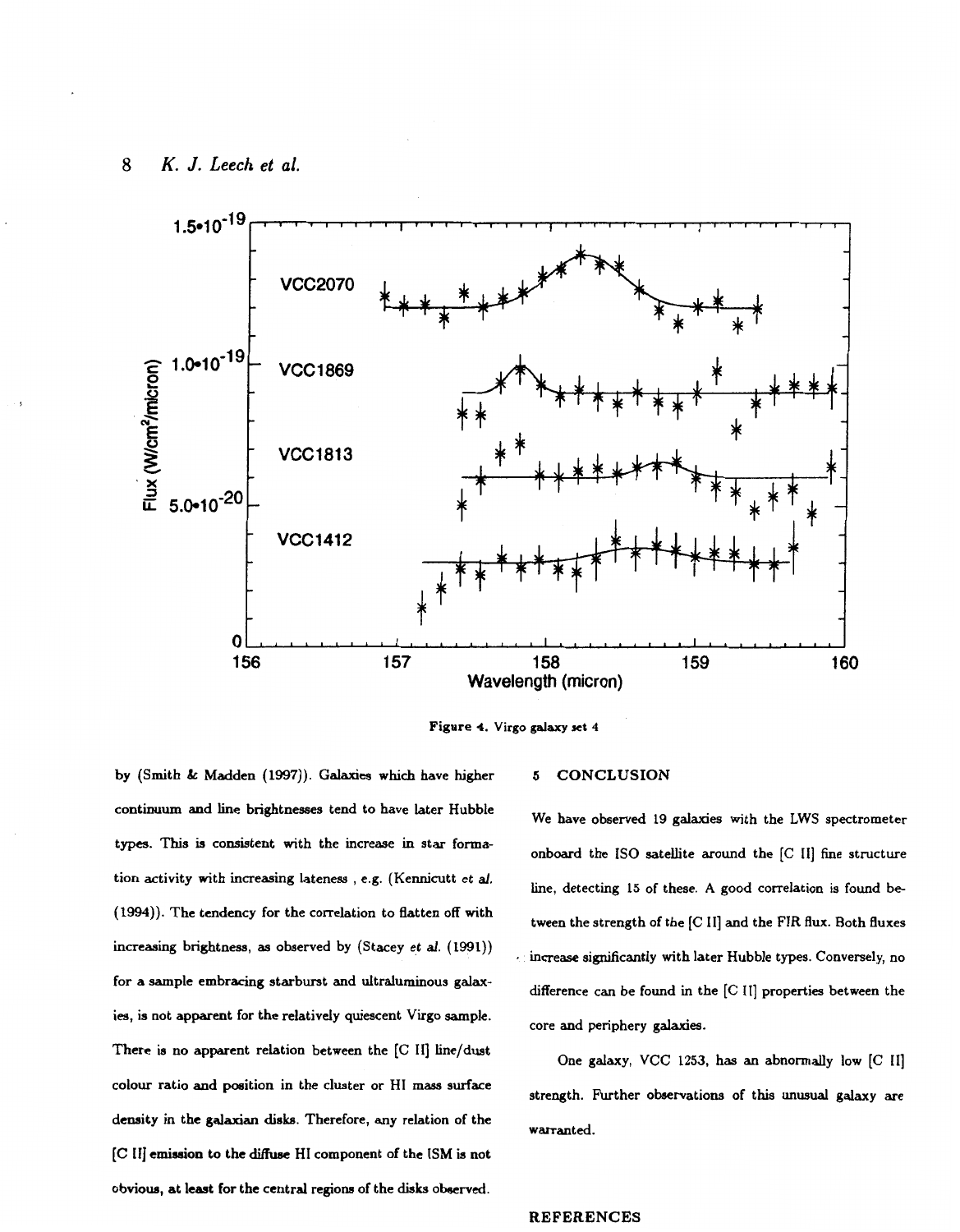# CII 158  $\mu$ m observations of Virgo cluster galaxies 9

<span id="page-8-0"></span>

**Figure 5. Virgo galaxy set 5** 

**klass Boselli A., et al. 1997, AA Supp 121, 507** Völk, H., *et al. 1998, in prep* 

Clegg, **P.E et** *d.* **1996, ALA 315,** L38

**Hetou** *G.,* **et** *af.* **1988, ApJS 68, 151.** 

**Ho, L., et** *al.* **1995, ApJS 98, 477** 

**Kennicutt,** R.C., **Tmblyn, P., Congdon, C., 1994, ApJ 435, 22** 

**Lemke,** D. **et** *al.* **1996, AJrA 315,** L64.

**Lord,** S.D. **et** *al.* **1996 ALA, 315, L117.** 

**Pierini,** D. **et** *a/.* **1998, ALA rubmilled** 

**Sandage, A., Binggeli E., Tammann G.A. 1986, AJ 90,395.** 

*P":.L* **D I X,-L.-** *c ri* **\*An- .I** *\*.A* **I-\*** 

# **ACKNOWLEDGEMENTS**

**This paper is based on observations with the Infrared Space Kessler, M.F.** *et al.* **1996, ALA 315, L27 Observatory** (ISO). **IS0 is** an **ESA project with instruments Madden,** S.C. **et** *al.* **1993, ApJ 407, 579. dom) and with the participation** of **ISAS and NASA. funded by ESA member states (especially the** PI **countries: France, Germany, the Netherlands and the United King-**

**Malhotra,** S., **et** *d.* **1997 ApJ 491, L27. The** IS0 **Spectral Analysis Package (ISAP) is a joint NaLagawa,** T., **et** *al.* **1998 ApJS 115,259. development by the LWS and SWS Instrument Teams and**  Ohashi, T., & Kikuchi, K. 1997, IAU 188, 148 **Data Centres. Contributing institutes are CESR**, IAS, IPAC, **MPE, RAL and SRON.** 

**This paper has been produced using the** Royal **Astronomical**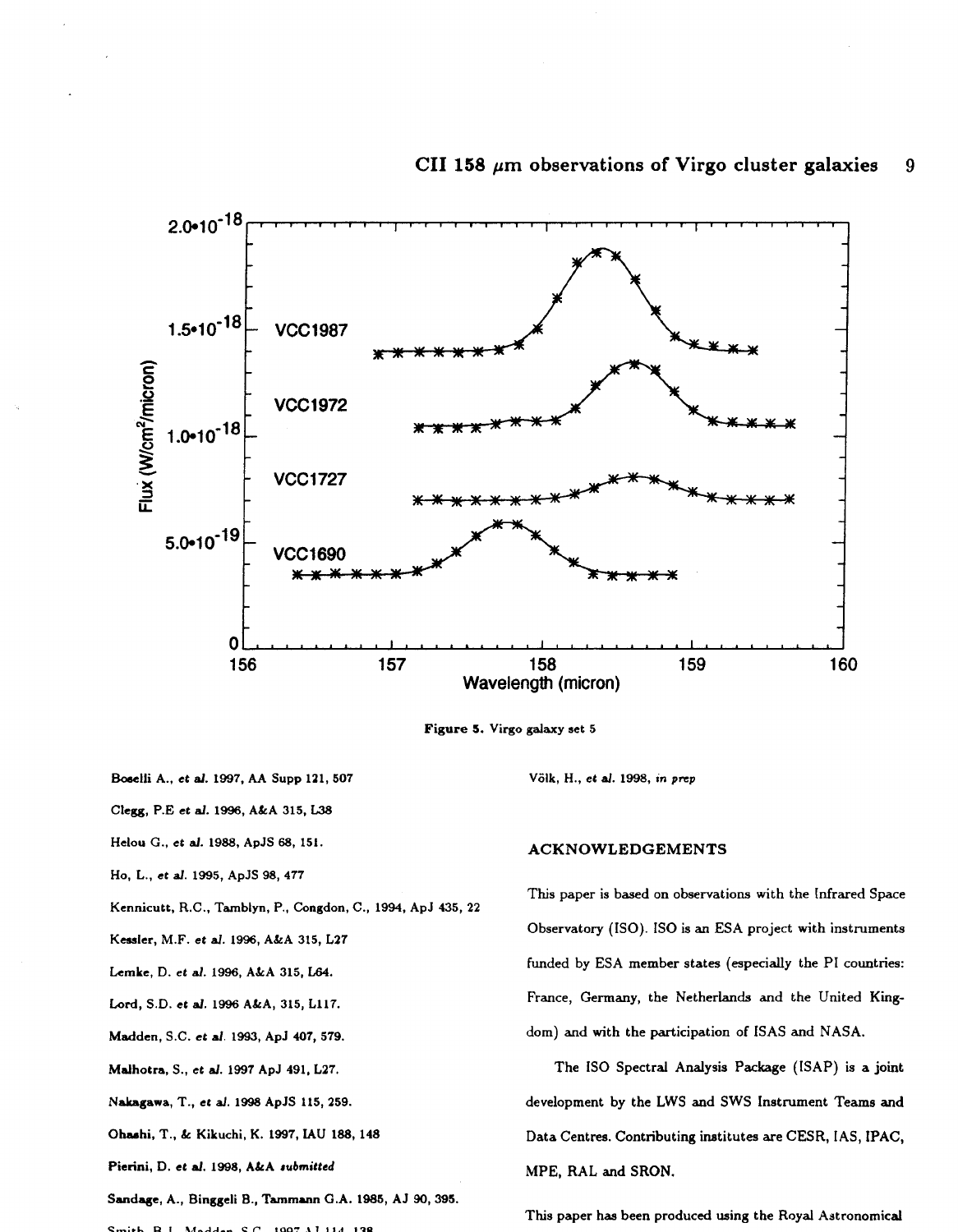<span id="page-9-0"></span>**10** *K. J. Leech et of.* 





 $\frac{1}{2} \rho_1$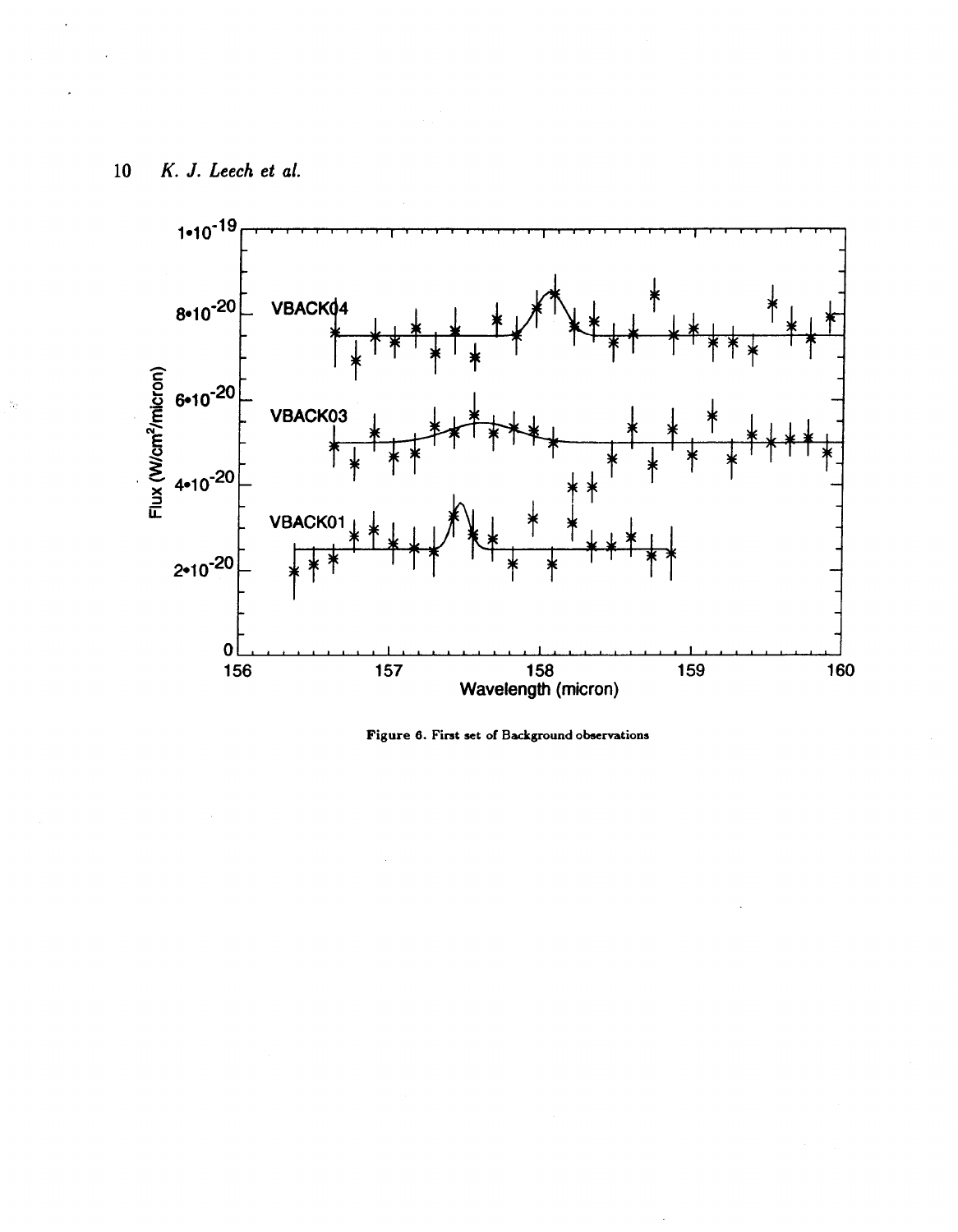<span id="page-10-0"></span>

### **CII 158 pm observations of Virgo cluster galaxies 11**

**Figure 7. Second set of Background observations**